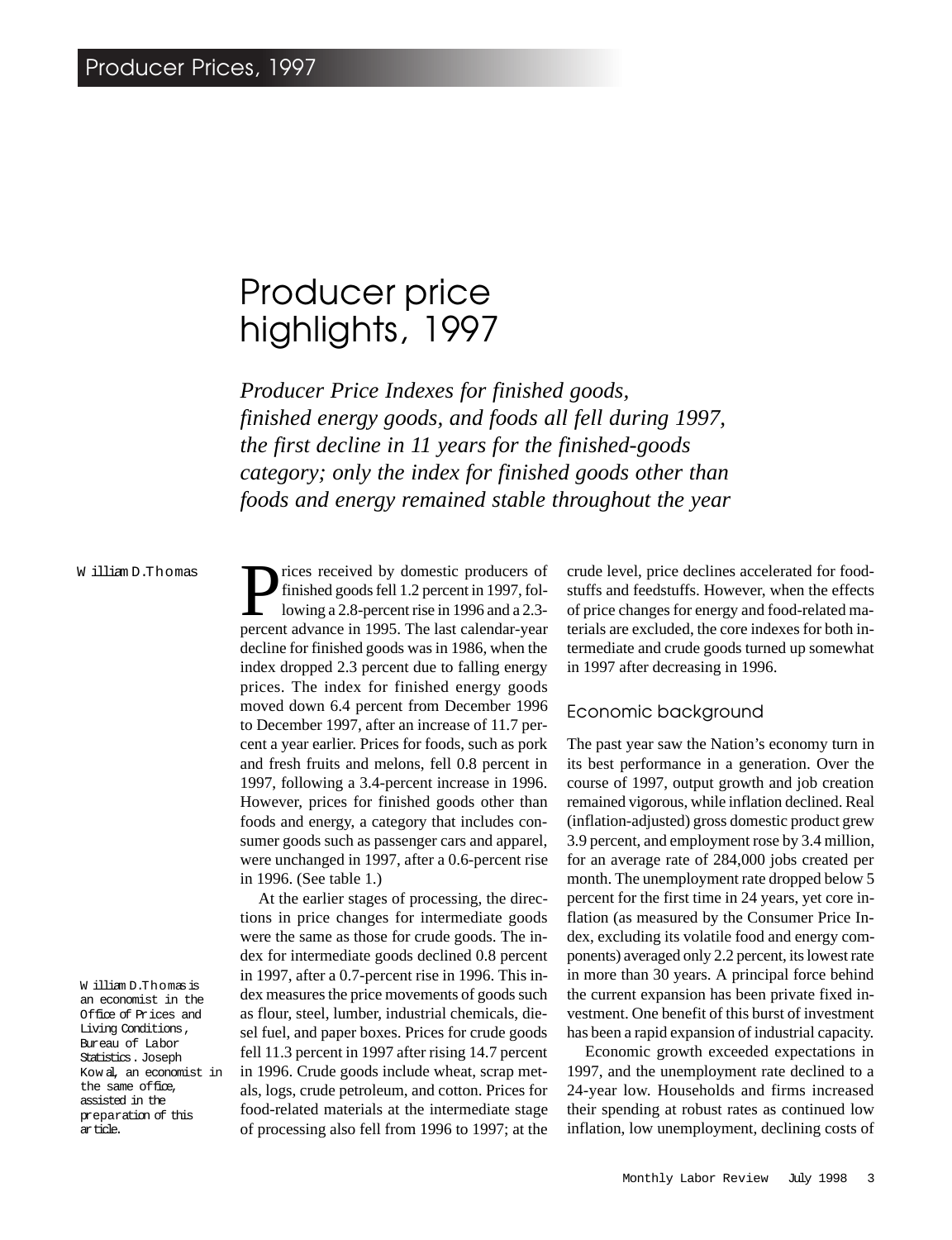business equipment, and lower long-term interest rates contributed to a favorable economic environment for both consumers and producers. Net exports continued to be a restraining influence on growth.

Strong investment in new productive capacity in the past few years has helped the economy accommodate higher spending without rising inflation. Chief among the factors that have combined to hold back inflation have been the rise in the value of the dollar on foreign exchange markets (which makes imports cheaper), unusually steep declines in prices for computers, and continued moderation in employer costs of health insurance.

Household income, consumer sentiment, and household net worth were all favorable in 1997: real disposable personal income grew over the four quarters of the year, and yearend stock market values were up about 30 percent from a year earlier. Outlays grew even faster than income, and as a result, the personal saving rate edged down.

Although consumption was robust over the past year, it was not smooth. Real consumption grew in excess of a 5 percent annual rate in the first and third quarters, but at only a modest yearly rate in the second. Most of the volatility was in goods consumption; services consumption grew at around a 4- to 5-percent annual rate in each quarter. Durable goods, which rose at double-digit annual rates in the first and third quarters, but fell at a 5-percent yearly rate in the second, accounted for much of the quarter-to-quarter fluctuations in growth. The roughly 15 million units of light motor vehicles sold in 1997 were about the same number sold in each of the previous 3 years; over this 4-year period, sales of light motor vehicles were just shy of the record 4-year pace set in the mid-1980s.

The signals for the traditional determinants of business investment were strongly favorable throughout 1997. Business equipment grew 12 percent over the four quarters of the year, with strong demand for most types of equipment. Industrial equipment grew a healthy 7 percent over the year, and transportation equipment advanced 10 percent, with particularly rapid growth in aircraft purchases.

The standout categories of business equipment investment in 1997 were office and computing equipment and telecommunications equipment. Growth in real computer spending was fueled in part by price declines that were even sharper than normal. One factor possibly boosting sales in this industry is the rapidly expanding capacity and availability of cellular telephone and other wireless services.

Investment in nonresidential structures was about flat in 1997, following solid gains in 1996. Construction of new office buildings made substantial gains, as the strength of the economy allowed the sector to grow out from under an overhang of empty office buildings at the beginning of the decade. These gains were offset by small declines in the construction of industrial, utility, and mining structures.

| Table 1.<br>Annual percent changes for major categories of<br>the Producer Price Index, by stage of<br>processing, 1993-97 |                                                 |                                  |                              |                                  |                                       |  |
|----------------------------------------------------------------------------------------------------------------------------|-------------------------------------------------|----------------------------------|------------------------------|----------------------------------|---------------------------------------|--|
| Index                                                                                                                      | 1993                                            | 1994                             | 1995                         | 1996                             | 1997                                  |  |
| Finished goods<br>Foods<br>Energy<br>Other                                                                                 | $0.2^{\circ}$<br>2.4<br>$-4.1$<br>$\mathcal{A}$ | 1.7<br>1.1<br>3.5<br>1.6         | 2.3<br>1.9<br>1.1<br>2.6     | 2.8<br>3.4<br>11.7<br>$6 \cdot$  | $-1.2$<br>$-.8$<br>$-6.4$<br>$\Omega$ |  |
| Intermediate materials,<br>supplies, and components<br>Foods and feeds<br>Energy<br>Other                                  | 1.0<br>5.5<br>$-4.2$<br>1.6                     | 4.4<br>$-4.5$<br>2.9<br>5.2      | 3.3<br>10.3<br>1.1<br>3.2    | .7<br>2.1<br>11.2<br>-.9         | $-.8$<br>$-1.7$<br>$-7.0$<br>.3       |  |
| Crude materials for<br>further processing<br>Foodstuffs and feedstuffs<br>Energy<br>Other                                  | $\cdot$ 1<br>7.2<br>$-12.3$<br>10.7             | $-.5$<br>$-9.4$<br>$-.1$<br>17.3 | 5.5<br>12.9<br>3.7<br>$-4.2$ | 14.7<br>$-1.0$<br>51.2<br>$-5.5$ | $-11.3$<br>$-4.0$<br>$-23.1$<br>.0    |  |

The demand for inventories was probably a result of strong final sales, which increased faster than inventories over the first three quarters of 1997. As a result, stocks remained lean in relation to sales.

Residential construction increased about 6 percent in 1997, with much of the growth occurring in the fourth quarter. The pickup toward the end of the year reflected in part the pattern of mortgage rates, which, after rising through April, fell more than 1 percentage point later in the year. Falling mortgage rates, together with strong real-income growth, resulted in an increase in the affordability of housing in the second half of the year. In addition to rising new-home construction, realestate commissions moved up over the year, as sales of existing homes grew by 3 percent during 1997 as a whole, to their highest level ever.

The impact of the surge of private spending was muted, however, by an erosion in net exports, a continuing decline in real Federal Government spending, and slow growth in spending by State and local governments.

Short-term interest rates fluctuated within a narrow range over the course of the year, whereas long-term rates rose slightly early in the year, but then declined, finishing the year roughly 50 basis points (half a percentage point) lower. Longterm interest rates remained very low, largely reflecting both continued progress in reducing the deficit and market participants' expectations of low future inflation. (The former lowers nominal interest rates by reducing expected future real rates, while the latter acts directly to reduce nominal rates.) In addition, turmoil in foreign asset markets in the second half of the year helped make U.S. securities more attractive to investors.

On October 27, the Dow-Jones Index fell 554 points, the 12th-largest decline in its history, in percentage terms. The drop was steep enough to cause the New York Stock Exchange's system of "circuit breakers" to suspend trading tem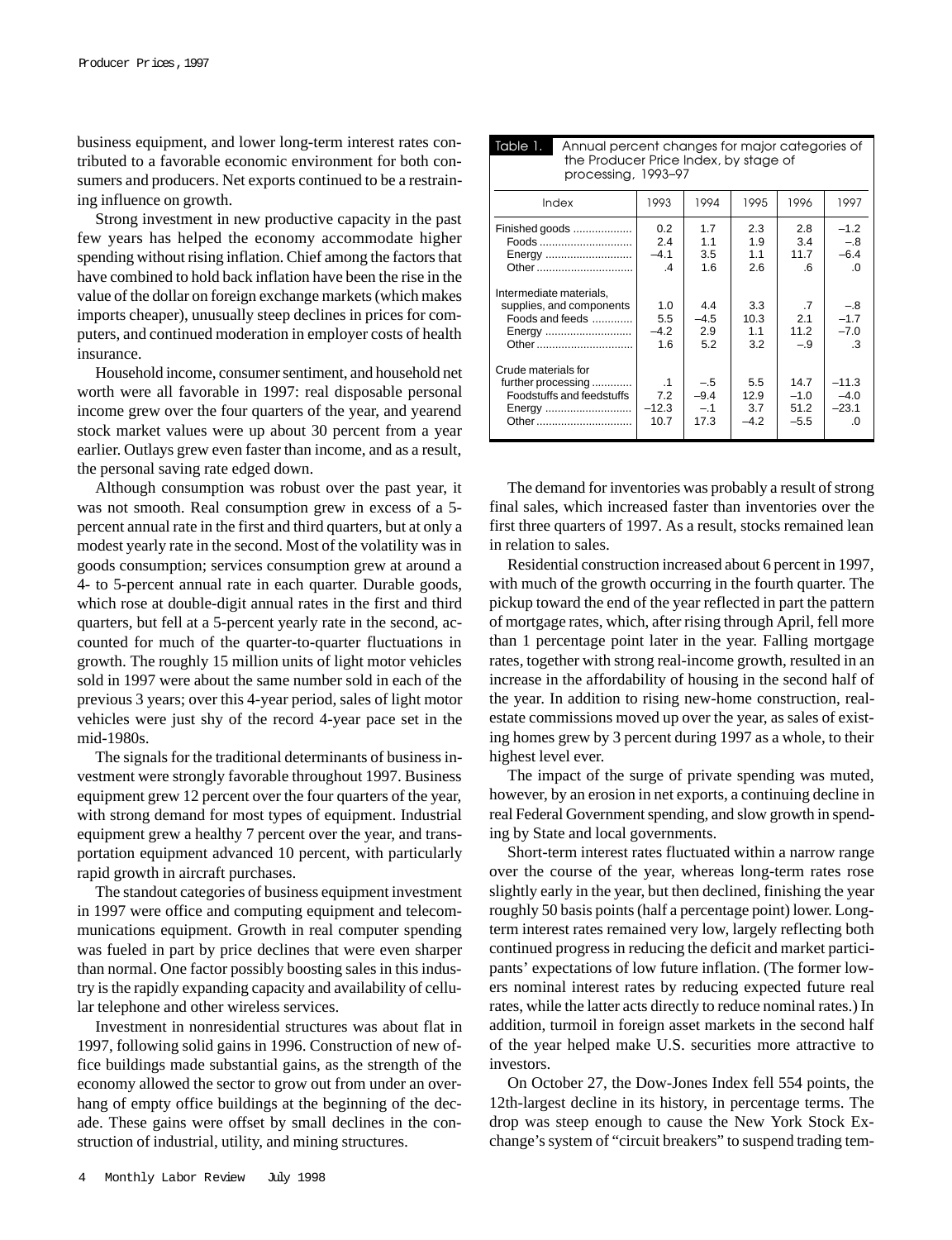porarily for the first time ever. The day after the plunge saw the volume of shares traded on the exchange reach a record high of 1.2 billion. (The market made up much of its previous day's decline that day.) The stock market rebounded quickly following its October losses. Nonetheless, turmoil in East Asia apparently continued to be a source of downward pressure on stock prices for the remainder of the year. The rise in stock prices in 1997 represents the continuation of a trend that has seen major indexes more than double over the past 3 years.

Inflation remained remarkably subdued in 1997. Core CPI inflation slowed over the course of the year, continuing a decline that began in 1995. Surprisingly, this deceleration in price increases occurred in an economic environment that was characterized by extremely low unemployment.

The pace of job creation was quite swift. Among the service-producing industries, growth was particularly rapid in computers and data processing and in engineering and management services. These hiring gains were matched by large increases in industrial capacity. Nevertheless, labor markets were tight and wages accelerated continuously during the year. Hourly wages, as measured by the employment cost index, rose by 3.9 percent in 1997, 0.5 percentage point faster than in 1996.

Growth in output per hour worked picked up in 1997: over the year, the official measure of productivity in the nonfarm business sector rose at an average annual rate of 1.7 percent.

## Finished goods other than foods and energy

As mentioned earlier, the index for finished goods other than

| Table 2.<br>Annual percent changes in Producer Price<br>Indexes for selected finished goods other than<br>foods and energy, 1993-97 |                                               |         |               |         |               |           |
|-------------------------------------------------------------------------------------------------------------------------------------|-----------------------------------------------|---------|---------------|---------|---------------|-----------|
|                                                                                                                                     | Index                                         | 1993    | 1994          | 1995    | 1996          | 1997      |
|                                                                                                                                     | Finished goods other than<br>foods and energy | 0.4     | 1.6           | 2.6     | 0.6           | 0.0       |
|                                                                                                                                     | Consumer goods                                | $-.2$   | 1.6           | 2.3     | 3.6           | $-1.4$    |
|                                                                                                                                     | Passenger cars                                | 3.3     | 2.1           | 1.7     | $-.8$         | $-2.6$    |
|                                                                                                                                     | Light trucks                                  | 4.2     | 3.3           | 1.5     | $\cdot$ 2     | $-3.6$    |
|                                                                                                                                     | Prescription drugs                            | 3.2     | 3.1           | 4.2     | 2.0           | 3.6       |
|                                                                                                                                     | Over-the-counter                              |         |               |         |               |           |
|                                                                                                                                     | drugs                                         | 2.7     | 17            | 1.7     | $-1.7$        | .3        |
|                                                                                                                                     | Tobacco products                              | $-21.4$ | $\mathcal{A}$ | 3.6     | 2.6           | 7.7       |
|                                                                                                                                     | Books                                         | .6      | 5.4           | 6.5     | 3.2           | 3.3       |
|                                                                                                                                     | Periodicals                                   | 2.5     | 3.6           | 4.8     | 2.0           | 4.0       |
|                                                                                                                                     | Newspapers                                    | 2.4     | 3.3           | 8.8     | 42            | $\cdot$ 1 |
|                                                                                                                                     | Household furniture                           | 3.7     | 2.7           | 2.7     | 14            | 1.1       |
|                                                                                                                                     | Capital equipment                             | 1.8     | 2.0           | 2.2     | $\mathcal{A}$ | $-.6$     |
|                                                                                                                                     | Heavy trucks                                  | 3.1     | 3.0           | 4.1     | $-4.5$        | .6        |
|                                                                                                                                     | Truck trailers                                | 3.3     | 7.7           | 2.2     | $-1.4$        | 2.0       |
|                                                                                                                                     | Metal-cutting machine                         |         |               |         |               |           |
|                                                                                                                                     | tools                                         | 6       | 1.8           | 4.1     | 3.1           | 2.1       |
|                                                                                                                                     | Metal-forming machine                         |         |               |         |               |           |
|                                                                                                                                     | tools                                         | 1.6     | 3.5           | 2.2     | 2.6           | 3.2       |
|                                                                                                                                     | Computers                                     | $-12.5$ | $-6.8$        | $-12.7$ | $-22.3$       | $-21.6$   |
|                                                                                                                                     | Agricultural machinery                        | 2.9     | 2.7           | 4.7     | 1.4           | 1.4       |
|                                                                                                                                     | Construction machinery                        | 1.1     | 2.0           | 2.5     | 1.8           | 1.9       |
|                                                                                                                                     |                                               |         |               |         |               |           |

foods and energy—the "core" index—was unchanged in 1997, following a 0.6-percent advance in 1996. This slowdown in price increases was broadly based. The index for consumer goods other than foods and energy rose 0.3 percent in 1997, following a 0.8-percent increase in 1996. Prices for capital equipment turned down 0.6 percent in 1997 after rising 0.4 percent a year earlier. (See table 2.)

Among consumer goods other than foods and energy, indexes fell in 1997 after moving up in 1996 for sanitary papers, passenger cars, over-the-counter drugs, tires and tubes, cosmetics, and household appliances. Price increases slowed for light trucks, prescription drugs, newspapers, alcoholic beverages, periodicals, books, household furniture, tobacco products, mobile homes, sporting goods, soaps and detergents, girls' apparel, footwear, floor coverings, toys, and lawn and garden equipment. Prices continued to rise modestly for men's and boys' apparel. By contrast, the index for women's apparel rose after falling the previous year. Price increases accelerated for textile housefurnishings, costume jewelry, gold jewelry, and household glassware. Prices for home electronic equipment continued to move down.

The Producer Price Index for capital equipment fell 0.6 percent in 1997, following a 0.4-percent advance in 1996. Prices for light motor trucks turned down 3.6 percent after moving up 0.2 percent the year before. Price increases slowed markedly for civilian aircraft, commercial furniture, tools and dies, communications equipment, printing trades machinery, railroad equipment, ships, and metal-cutting machine tools. Prices increases also slowed, but only slightly, for construction machinery, industrial material-handling equipment, and agricultural machinery. By contrast, prices rose in 1997 after falling in 1996 for heavy motor trucks and for office and store machinery. Prices fell less than in the previous year for x-ray equipment, truck trailers, and transformers. Price increases accelerated for pumps and compressors, oil field machinery, textile machinery, and mining machinery. Prices continued to rise for metalforming machine tools and paper industry machinery.

*Transportation equipment.* The index for motor vehicles declined significantly in 1997 as prices fell for both passenger cars and light trucks; however, prices for heavy trucks increased 0.6 percent. Prices for passenger cars decreased throughout 1997, partly a result of higher incentives offered by manufacturers to dealers to liquidate inventories. Prices also were held down by lower increases in the introduction of the new model-year cars and fewer interim price increases during the year. The market for domestic automobiles struggled all year and required higher incentives to keep it moving. In addition, sales of new automobiles in 1997 in the United States were dampened by large gains made by foreign manufacturers. Several foreign manufacturers even experienced doubledigit gains in sales. Domestic manufacturers of automobiles also faced stiff competition from the light-truck segment,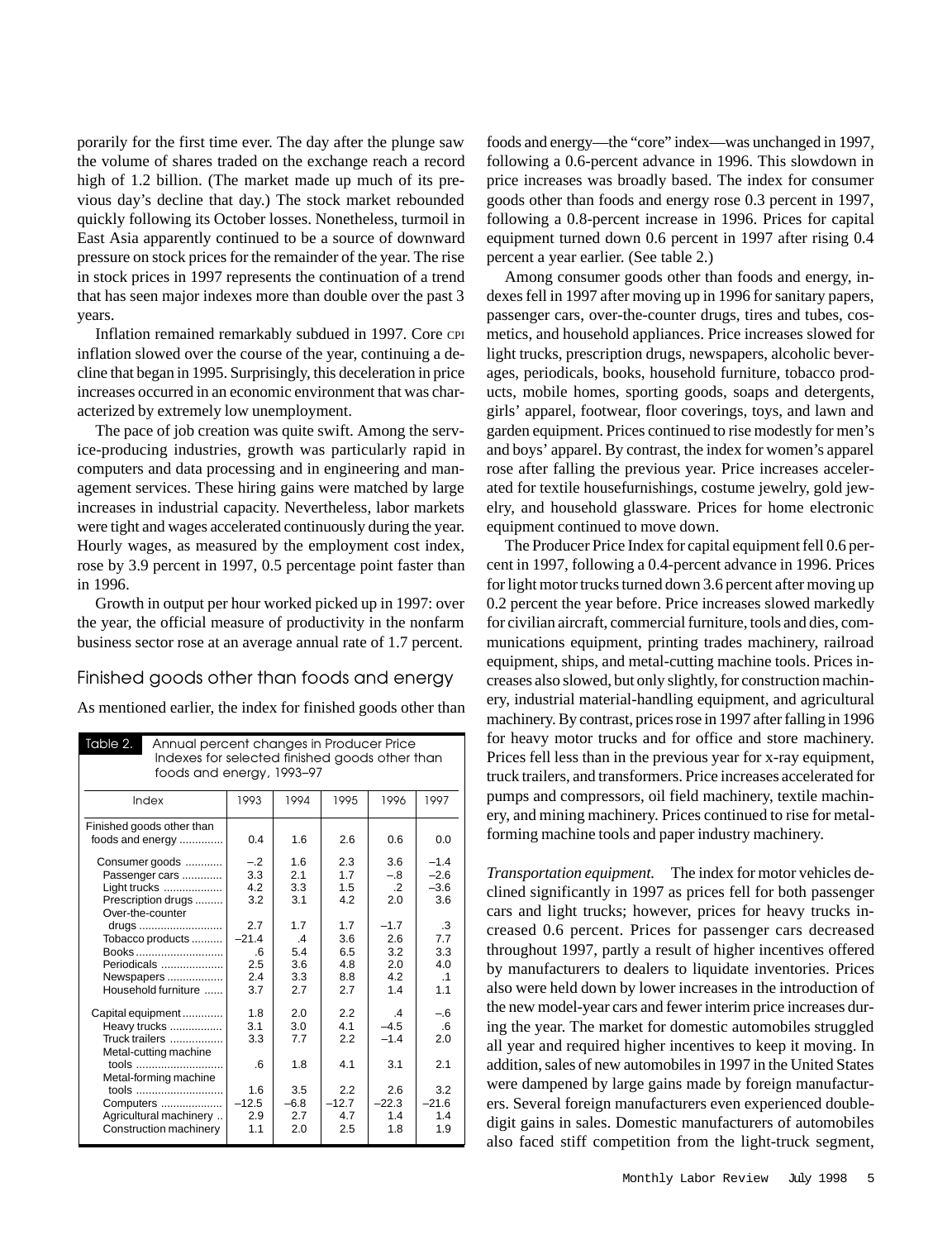which has grown immensely in market share in recent years. Domestic manufacturers continued to pare down product lines in 1997 by cutting down on duplication of models within the company (under different brand names), thereby giving each line a unique appearance. As in the recent past, motor vehicle manufacturers relied on the highly profitable light-truck segment to bolster their net profits. The market for light trucks has undergone numerous changes over the past few years. Consumers have come to expect the same incentives and discounts offered by automobile manufacturers. In addition, in 1997, competition heated up from foreign manufacturers who entered the light-truck market, offering luxury sports utility models. By yearend, much discussion and debate had taken place over emissions and fuel economy for the sports utility segment, whose vehicles generally have larger and more powerful engines than cars. The combination of marketing programs and a strong economy boosted the market for heavy trucks in 1997.

The index for aircraft and aircraft parts inched up slightly in 1997. Aircraft demand was fairly high; however, prices were held down due to competition. The aircraft parts industry also experienced growth over the year; however, lower costs for materials and fierce competition among manufacturers kept prices down. The index for ships increased 3.0 percent in 1997, reflecting increased production costs, especially for labor. The industry continued to be plagued by a shortage of highly skilled workers. The index for railroad equipment fell 1.5 percent in 1997, with prices for locomotive parts moving down as a result of burdensome inventories accumulated in late 1996 in anticipation of a boost in demand for these products that never materialized.

*Paper products*. Prices declined again in 1997 for a wide variety of paper goods, particularly sanitary household paper products. Prices for both tissue and towel stock were 6.4 percent lower than they had been in 1996. Declines for paper products reflected earlier decreases in prices for woodpulp and wastepaper. In 1997, two major producers of sanitary paper products merged and were able to take the lead in pricing.

*Drugs and pharmaceuticals*. Price increases for drugs and pharmaceuticals accelerated somewhat from 1996 to 1997. The index for prescription drugs rose 3.6 percent after increasing 2.0 percent the year before. Prices for over-the-counter drugs turned up 0.3 percent in 1997, following a 1.7-percent decline in the previous year. Price changes were not confined to any particular class of drug or buyer; small increases were registered for most categories of products. As in earlier years, health insurance providers, as well as managed care providers, used their purchasing power to induce pharmaceutical manufacturers to negotiate lower prices and limit increases. In contradistinction to prices for prescription drugs, prices for over-the-counter drugs behave more like those of other consumer finished goods: manufacturers compete directly for con-

6 Monthly Labor Review July 1998

sumer dollars using coupons and other special promotions. *Computers*. The index for electronic computers fell more than 20 percent for the second straight year. Prices declined sharply in 1997 for personal computers and workstations (30.7 percent), portable computers (35.1 percent), and midrange computers (25.4 percent). The multiplicity of different types of microprocessors and disk drives in the marketplace contributed greatly to these declines. The economic crisis in Asia also drove computer prices lower, by guaranteeing a flow of cheap components. As in other recent years, fierce price competition was prevalent throughout the industry.

*Tobacco products and alcohol*. Increases for tobacco products accelerated from 2.6 percent in 1996 to 7.7 percent in 1997. Most of the acceleration was due to the index for cigarettes, which advanced 10.0 percent in 1997, following an increase of 3.4 percent in 1996. In 1997, prices for cigars rose almost 6 percent, about the same as the year before. Cigarette manufacturers engaged in fierce competition for market share as the domestic market for cigarettes continued to shrink. As in recent times, the manufacturers expanded their presence abroad, with foreign markets having fewer age and advertising restrictions. Producers continued to increase exports through joint ventures abroad. By yearend, the possibility of multibillion-dollar settlements in class-action liability suits loomed over the cigarette-manufacturing industry. The previous year's upsurge in demand for cigars continued into 1997; in evidence of this trend were the proliferation of cigar manufacturers, more bars and restaurants catering to cigar smokers, and Web sites on the Internet devoted exclusively to cigar aficionados. The index for alcoholic beverages turned down 0.5 percent in 1997 after increasing 3.8 percent in 1996. In 1997, beermakers benefited from lower costs for grain and aluminum cans. Stiff competition among breweries for market share resulted in aggressive price discounting.

#### Energy

Following a rise of more than 50 percent in 1996, the index for crude energy materials fell 23.1 percent in 1997. Prices declined markedly for both natural gas and crude petroleum after advancing sharply in 1996. By contrast, the index for coal increased (4.9 percent) after decreasing (1.1 percent) the year before. (See table 3.)

Prices for intermediate energy goods dropped 7.0 percent in 1997, following an increase of 11.2 percent in 1996. After rising a year earlier, prices decreased in 1997 for liquefied petroleum gas, number 2 diesel fuel, jet fuels, and residual fuel. Price increases slowed markedly over the same period for utility, commercial, and industrial natural gas. By contrast, prices turned up after showing no change a year earlier for electric power. Price increases accelerated for natural gas sold to electric utilities.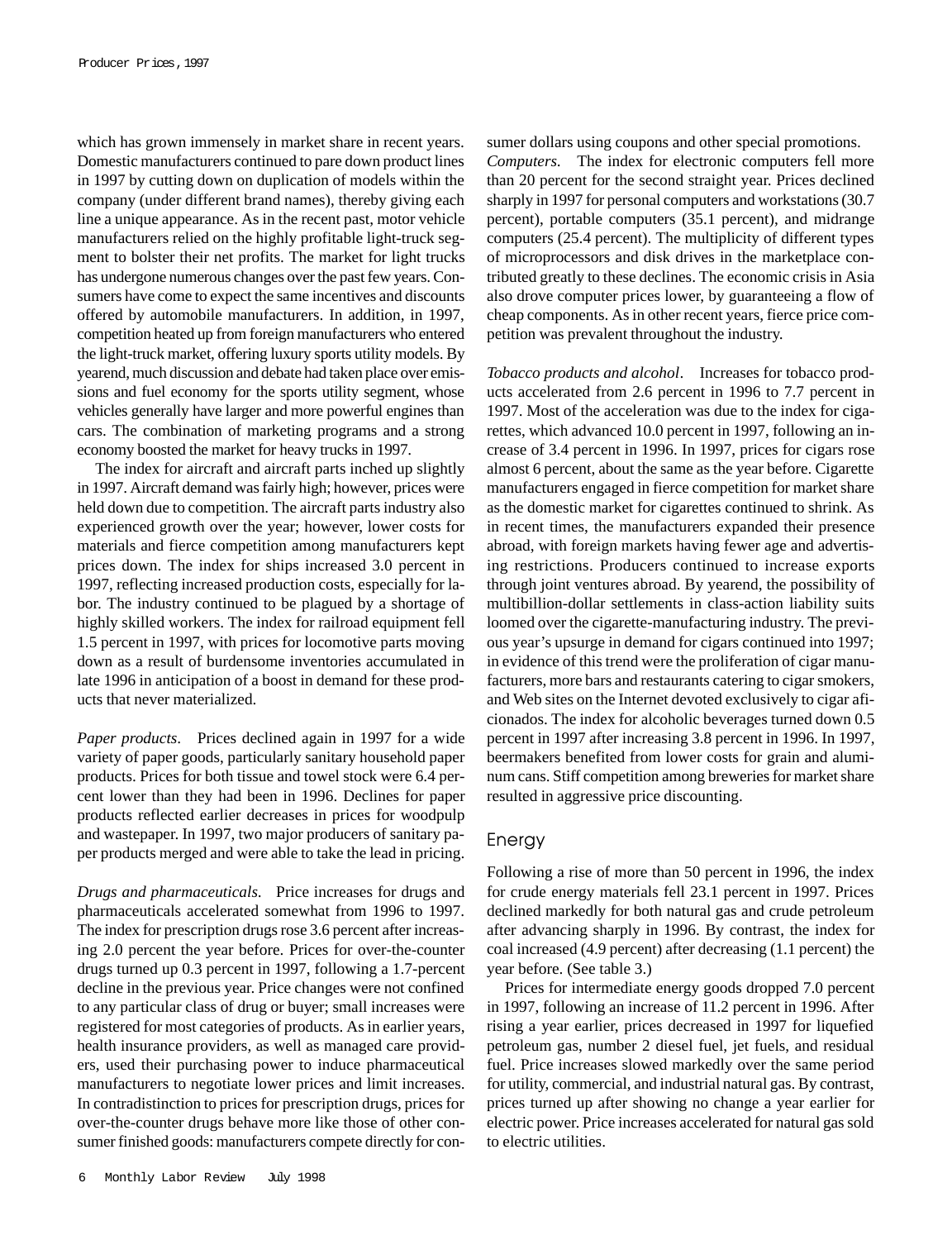The Producer Price Index for finished energy materials declined 6.4 percent in 1997, following an 11.7-percent rise in 1996. Gasoline prices fell 15 percent in 1997 after advancing 27.1 percent a year earlier. The index for home heating oil dropped 21.7 percent after advancing 25.0 percent in 1996. Price increases for residential gas slowed to 2.4 percent from 11.2 percent in the previous year. By contrast, the index for residential power fell in 1997 after increasing in 1996.

## Foods and related products

Farm prices, as measured by the Producer Price Index for crude foodstuffs and feedstuffs, declined 4.0 percent in 1997, following a 1.0-percent drop in 1996. (See table 4.) After advancing substantially in 1996, prices moved down markedly in 1997 for slaughter hogs, slaughter broilers and fryers, wheat, fresh fruits and melons, and unprocessed finfish. Price increases slowed from 1996 to 1997 for alfalfa hay and unprocessed shellfish. Prices fell even more in 1997 than in the previous year for slaughter turkeys and raw cane sugar. By contrast, indexes rose after falling a year earlier for corn, slaughter cattle, fresh and dry vegetables, Irish potatoes for processing, soybeans, and vegetables (except potatoes). Price increases accelerated somewhat for fluid milk.

The index for intermediate foods and feeds fell 1.7 percent, following a 2.1-percent advance a year earlier. Prices dropped after increasing in 1996 for prepared animal feed, pork, confectionery materials, beef and veal, refined sugar, liquid milk products, and condensed and evaporated milk. Price increases slowed somewhat for fluid milk products and liquid beverage base. By contrast, prices increased in 1997, following declines in 1996, for crude vegetable oils and natural and processed cheese. Price increases accelerated for butter and dry mix

| Table 3.<br>Annual percent changes in Producer Price<br>Indexes for selected energy items, 1993–97                                    |                                                |                                                 |                                                     |                                                      |                                                                      |  |
|---------------------------------------------------------------------------------------------------------------------------------------|------------------------------------------------|-------------------------------------------------|-----------------------------------------------------|------------------------------------------------------|----------------------------------------------------------------------|--|
| Index                                                                                                                                 | 1993                                           | 1994                                            | 1995                                                | 1996                                                 | 1997                                                                 |  |
| Finished energy goods<br>Gasoline<br>Home heating oil<br>Residential electric power.<br>Residential natural gas                       | $-4.1$<br>$-16.8$<br>$-10.1$<br>.8<br>5.4      | 3.5<br>11.2<br>6.9<br>1.5<br>$-2.6$             | 1.1<br>2.4<br>11.9<br>.9<br>$-2.4$                  | 11.7<br>27.1<br>25.0<br>$6 \cdot$<br>11.2            | $-6.4$<br>$-15.0$<br>$-21.7$<br>$-.2$<br>2.4                         |  |
| Intermediate energy goods<br>Residual fuels<br>Natural gas to electric<br>Diesel fuels<br>Commercial power<br>Liquefied petroleum gas | $-4.2$<br>$-17.8$<br>$-15.9$<br>3.2<br>$-15.4$ | 2.9<br>10.2<br>3.4<br>5.9<br>4.3<br>2.3<br>13.0 | 1.1<br>$-4.7$<br>$-1.4$<br>1111<br>6.1<br>.6<br>3.9 | 11.2<br>32.8<br>6.1<br>26.2<br>26.1<br>$-.1$<br>71.4 | $-7.0$<br>$-7.6$<br>9.3<br>$-22.5$<br>$-22.3$<br>$\Omega$<br>$-29.3$ |  |
| Crude energy materials<br>Natural gas<br>Crude petroleum                                                                              | $-12.3$<br>$-3.8$<br>$-27.7$<br>1.0            | $-.1$<br>$-14.0$<br>21.1<br>$-2.1$              | 3.7<br>$-.3$<br>10.8<br>$-.8$                       | 51.2<br>92.0<br>35.8<br>$-1.1$                       | $-23.1$<br>$-27.9$<br>$-28.3$<br>4.9                                 |  |

preparations. Prices fell less in 1997 than they had fallen in the previous year for flour and dry milk products.

Prices received by domestic producers of finished consumer foods moved down 0.8 percent in 1997 after rising 3.4 percent in 1996. This reversal was led by a downturn in prices for pork, fresh fruits and melons, beef and veal, processed young chickens, processed fruits and vegetables, eggs for fresh use, soft drinks, and pasta. Price increases slowed for bakery products, confectionery end products, dairy products, and fish. By contrast, the index for fresh and dry vegetables turned up sharply in 1997 after a marked decline in 1996. Similarly, prices rose after falling a year earlier for roasted coffee, shortening and cooking oils, and milled rice. Price declines for processed turkeys slowed over the same period.

*Grains and feeds*. From December 1996 to December 1997, grain prices fell 2.0 percent, following a 20.3-percent drop over the previous 12 months. Contributing to the 1997 decline was lackluster growth in U.S. exports, due to large world crops and the Asian crisis. Wheat prices decreased 11.3 percent in 1997 after declining 19.3 percent in 1996, continuing the fall from their historically high levels reached in the summer of 1996. High wheat prices induced both domestic and foreign growers to plant more wheat. In addition, the U.S. Department of Agriculture's Conservation Reserve Program policy, which for years had eliminated millions of acres of wheat production, was replaced with a new policy in 1996 that gave growers much broader latitude in deciding which crops to plant. Corn prices rose 2.2 percent in 1997 after declining 21.0 percent in 1996. Like wheat prices, corn prices had reached historically high levels in the summer of 1996, causing more worldwide acreage to be planted. Generally favorable weather in growing areas resulted in record harvests.

Soybean prices increased 1.8 percent in 1997 after falling 3.7 percent in 1996. Adverse weather that delayed planting or ruined crops in many growing areas resulted in higher prices. During the summer, prices generally fell, as considerably more soybean acreage had been planted, leading to a worldwide glut in supplies. In the latter part of the year, high crop harvests were balanced by even higher domestic and foreign demand, and prices fluctuated somewhat as users replenished their stocks.

*Slaughter livestock and meats*. The year 1996 was very profitable for hog farmers; the bubble burst, however, in the third quarter of 1997. Export demand dropped due to a strong dollar after economic woes began to plague Asian markets and also partly because of Asian preference for Asian rather than North American varieties of pork. Together with increased pork production at home and cheaper chicken prices, the lackluster export demand pushed hog prices lower in 1997. Lower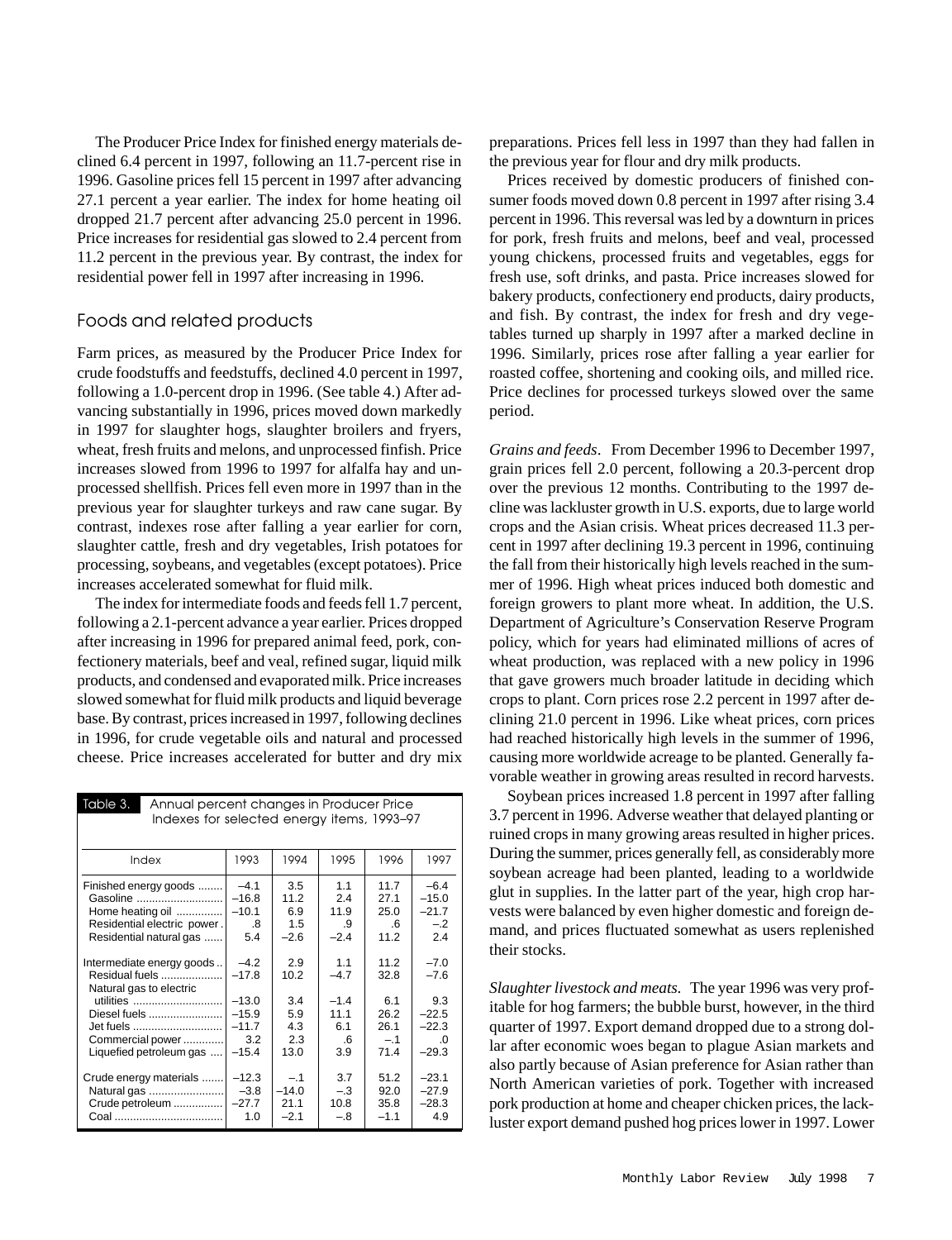prices for both barrows and gilts, as well as for slaughter sows, contributed to the aggregate decrease. Barrows and gilts are sources of the highly promoted lean pork products, and sows are the source for pork bellies and bacon.

The index for slaughter cattle turned up in 1997 after moving down in 1996. Drought resulted in sharply reduced grazing prospects, and higher hay prices forced cattle ranchers to cull herds sharply and retain fewer stocker cattle. Most of the impetus behind this reversal in the direction of price change came from the slaughter cows and bulls component. Slaughter cows and bulls are either excess animals culled from the dairy herd or excess mature breeding stock culled from the beef-type cattle herd. Prices dropped significantly in 1996 due to supply pressure as producers culled their herds of these types of animals. To some extent, culling of the herds continued on into early 1997, but prices did rebound from the 1996 level as the remaining stocks of the mature cattle herd began to enable ranchers to recoup the previous year's losses.

As with pork producers, producers of slaughter broilers and fryers had enjoyed positive returns a year earlier, despite feed costs. In 1997, production of such poultry began to outstrip demand, and at the same time, competing meats became cheaper. During the fourth quarter of 1997, producer prices for broilers plummeted as production increased.

*Dairy products*. Prices for dairy products rose almost 5 percent in 1997, about twice as much as they had risen in 1996. At yearend, fluid milk prices were higher due to seasonally higher prices during the colder winter months and an increase in demand from butter and cheese manufacturers. Skyrocketing demand for butter during the holiday season also helped to drive prices higher. Creamery butter prices increased 82.2 percent in 1997. Higher prices for fluid milk and butter caused prices for many manufactured dairy products, such as ice cream and cheese, to increase throughout much of the year.

#### Intermediate industrial materials

Prices for intermediate materials other than foods and energy increased 0.3 percent in 1997 after falling 0.9 percent in 1996. Prices for nondurable manufacturing materials moved up after declining the previous year. Prices for durable manufacturing materials were unchanged in 1997 after falling the year before. However, price increases slowed from 1996 to 1997 for construction materials.

*Nondurable manufacturing materials*. The index for nondurable manufacturing materials increased 0.3 percent in 1997, following a 3.3-percent decline in 1996. (See table 5.) Much of the 1997 reversal was due to an upturn in prices for paper and paperboard. Prices also rose after falling a year before for woodpulp, alkalies and chlorine, paint materials, and

| Indexes for selected food items, 1993-97                                                                                                                         |                                                           |                                                                         |                                                                 |                                                                 |                                                                        |  |
|------------------------------------------------------------------------------------------------------------------------------------------------------------------|-----------------------------------------------------------|-------------------------------------------------------------------------|-----------------------------------------------------------------|-----------------------------------------------------------------|------------------------------------------------------------------------|--|
| Index                                                                                                                                                            | 1993                                                      | 1994                                                                    | 1995                                                            | 1996                                                            | 1997                                                                   |  |
| Finished consumer foods<br>Pork<br>Dairy products<br>Fresh fruits and melons<br>Fresh and dry vegetables<br>Roasted coffee<br>Beef and veal<br>Processed poultry | 2.4<br>4.3<br>3.1<br>11.8<br>27.7<br>5.5<br>$-6.0$<br>4.0 | 1.1<br>$-11.1$<br>$-2.0$<br>$-11.2$<br>25.6<br>49.8<br>$-4.8$<br>$-3.7$ | 1.9<br>15.3<br>5.4<br>2.5<br>$-36.0$<br>$-8.2$<br>$-1.4$<br>8.4 | 3.4<br>21.9<br>2.4<br>37.2<br>$-24.3$<br>$-8.4$<br>7.4<br>2.6   | $-0.8$<br>$-13.6$<br>4.7<br>$-8.2$<br>21.6<br>18.1<br>$-5.4$<br>$-6.3$ |  |
| Intermediate foods<br>and feeds<br>Prepared animal feeds<br>Crude vegetable oils<br>Flour<br>Confectionery materials<br>Refined sugar                            | 5.5<br>6.0<br>34.3<br>8.6<br>10.4<br>$-.6$                | $-4.5$<br>$-10.6$<br>4.1<br>$-1.1$<br>2.2<br>.8                         | 10.3<br>20.6<br>$-14.1$<br>20.1<br>1.5<br>.8                    | 2.1<br>5.4<br>$-9.3$<br>$-9.0$<br>2.2<br>4.2                    | $-1.7$<br>$-3.1$<br>13.9<br>$-8.2$<br>$-15.8$<br>$-4.5$                |  |
| Crude foodstuffs<br>and feedstuffs<br>Slaughter hogs<br>Soybeans<br>Wheat<br>Corn<br>Fluid milk<br>Slaughter cattle                                              | 7.2<br>$-5.0$<br>20.1<br>18.6<br>34.7<br>6.7<br>$-7.1$    | $-9.4$<br>$-21.3$<br>$-18.1$<br>$-5.6$<br>$-22.4$<br>$-5.2$<br>$-5.3$   | 12.9<br>40.6<br>26.7<br>29.9<br>49.4<br>8.4<br>$-5.2$           | $-1.0$<br>23.2<br>$-3.7$<br>$-19.3$<br>$-21.0$<br>1.1<br>$-2.5$ | $-4.0$<br>$-21.7$<br>1.8<br>$-11.3$<br>2.2<br>2.8<br>2.0               |  |

Table 4. Annual percent changes in Producer Price

leather. Prices fell less than in the previous year for intermediate basic organic chemicals, phosphates, and synthetic rubber. Price increases accelerated for medicinal and botanical chemicals, inedible fats and oils, and gray fabrics. By contrast, prices turned down in 1997 after rising in 1996 for primary basic organic chemicals, plastic resins, nitrogenates, processed yarns and threads, and synthetic fibers.

Following 2 years of declines, prices for pulp and paper products turned up in 1997, as an improved economy and dwindling customer inventories gave rise to price hikes for most grades of paper. Woodpulp prices rose 4.1 percent in 1997, catapulted by sharp increases in the third quarter. Woodpulp prices moved down in the first 4 months of the year, only to rise when demand increased as customers rebuilt depleted inventories. Export demand to Asia—particularly, South Korea—dropped off significantly as a result of upheaval in financial markets in that country. Demand for woodpulp was dampened somewhat by the rapid rate of recovered paper consumption.

Paper prices increased 3.8 percent in 1997, following a 14.2-percent decline in 1996. After beginning 1997 with 3 straight months of price declines, the paper market rebounded, finishing the year with nine consecutive modest increases. The two driving forces behind this recovery were uncoated groundwood (up 24.5 percent) and newsprint (up 16.0 percent). Despite some pockets of discounting, especially in cutsize stock, prices for uncoated free-sheet were relatively stable at yearend. Mills were successful in holding transaction pric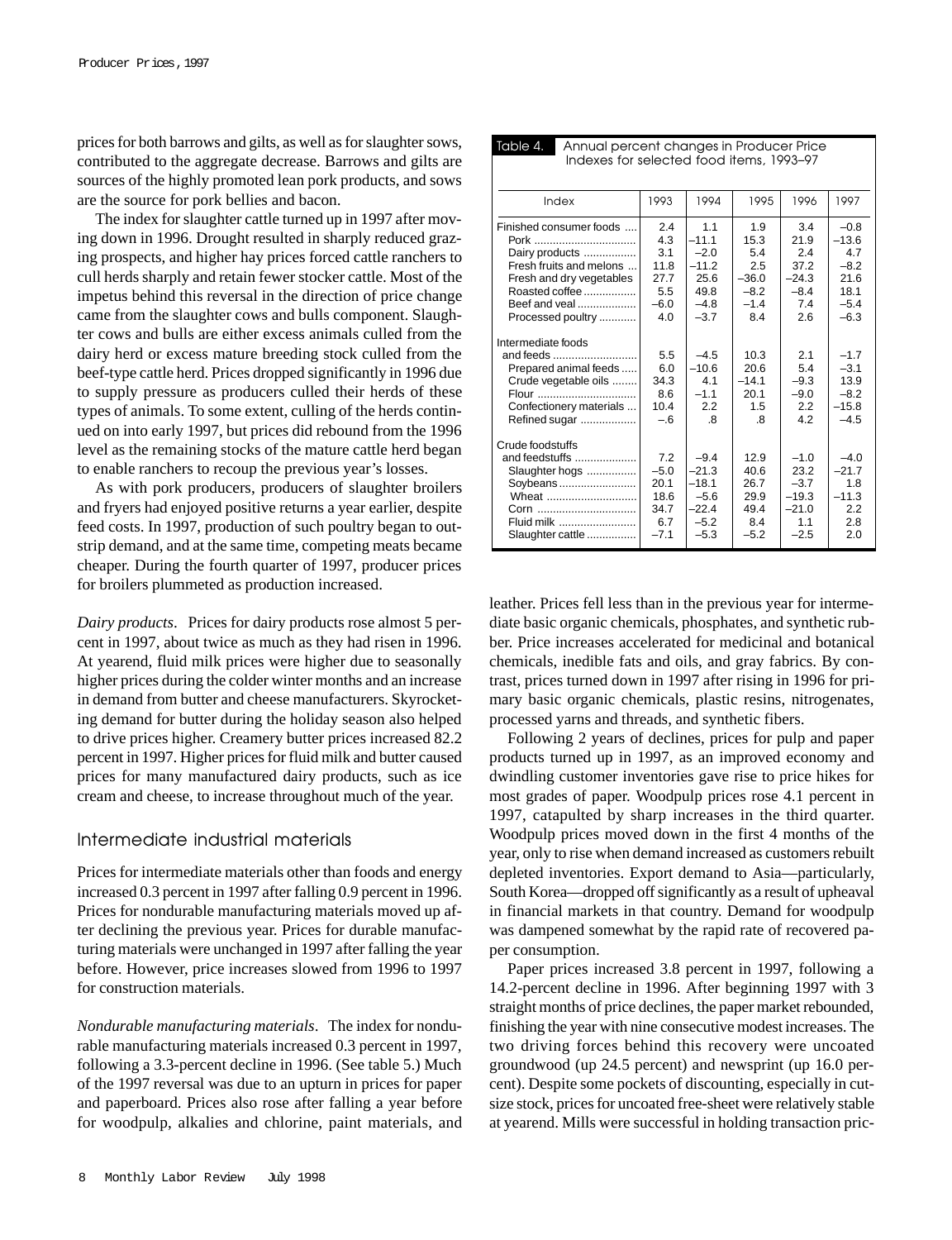ing in the last months of this year and did not have to resort to discounting. Overall U.S. demand growth for uncoated freesheet averaged slightly more than 5 percent for 1997, buoyed by a booming economy and increased sales of computers and printers. Future expansion of capacity was expected to come from productivity gains on existing papermaking machines. Newsprint consumption in 1997 by U.S. dailies outpaced the level of a year ago. At yearend, there was much concern about the effect on supply of the 5-month old work stoppage at a major Canadian newsprint mill. North American producers also were concerned about the dropoff in newsprint demand to Asia, which accounts for 42 percent of offshore exports.

As usual, price changes for paperboard mirrored those for paper. In 1997, paperboard prices rose 5.8 percent after falling 19.0 percent in 1996. All grades of paperboard showed increases in 1997, led by the unbleached linerboard category, which rose 8.0 percent. Paperboard capacity, which includes linerboard and corrugating medium made from virgin and recovered fiber, grew by 2.9 percent in 1997, compared with 5.8 percent in 1996. The increased capacity in 1996 and 1997 reflected the startup of seven new recycled linerboard machines and one recycled medium machine.

Prices for basic organic chemicals dropped 1.7 percent in 1997 after rising 3.6 percent in 1996. Primary basic organic chemicals, which are petrochemically derived and which include such products as ethylene, fell 3.9 percent in 1997. Earlier declines in prices for crude petroleum and gasoline, along with record imports, combined to increase inventories of primary basic organic chemicals and to lower prices. Demand for these chemicals was fairly strong in 1997 despite excess supplies. The domestic producing sector for such chemicals continues to grapple with lower prices due to expanded European production, a phenomenon that has greatly increased world supplies.

*Construction materials*. The Producer Price Index for construction materials increased 1.2 percent in 1997 after rising 1.8 percent in 1996. The slowdown in price increases was led by a downturn in prices for softwood lumber. Prices also turned down in 1997 after increasing in 1996 for air-conditioning and refrigeration. Price increases slowed for millwork, gypsum products, plumbing fixtures, heating equipment, cement, other metal products, metal valves, and switchgear. By contrast, price increases accelerated for fabricated structural metal products, wiring devices, and fabricated ferrous wire products. Prices declined, but less than a year earlier, for nonferrous wire and cable, plastic construction products, asphalt felts and coatings, and plywood. The index for steel wire advanced 1.3 percent, the same as its decline in 1996.

Softwood lumber prices fell in 1997. Prices fluctuated throughout the year in response to construction activity, weather, and demand. During 1997, railcar shortages and a slowdown in rail service hampered shipments from many wood products operations in western states. Several logistical problems resulted from the highly touted merger of the Union Pacific and Southern Pacific railroads. Prices also moved down in 1997 for softwood plywood. However, the year ended with much optimism by plywood producers, particularly manufacturers of treated plywood. Uses for such products increased substantially as demand expanded for applications such as home subflooring encased with fiberglass, roofing sheathing, flooring in portable buildings, and siding for beach homes. Prices increased again in 1997 for hardwood lumber, which is used mostly for furniture manufacturing; however, some is used for construction, particularly flooring. In 1997, prices also advanced somewhat for general millwork, such as cabinets, vanities, doorframes, and sashes. The market for millwork is one of the most stable for the various lumber products. Strong demand from the home improvement market helps to hold down price increases, even when there are swings in new-home construction.

Prices for gypsum products increased 7.1 percent in 1997 after rising 6.6 percent in 1996. Much of the increase was on the strength of robust activity in the home improvement sector. Most (uncalcined) gypsum is used to manufacture prefabricated products such as gypsum board. Price increases for insulation materials, such as building batts, accelerated in 1997 after rising modestly in 1996. Cement prices increased

| Table 5.<br>Annual percent changes in Producer Price<br>Indexes for selected inetermediate and crude<br>materials other than foods and energy, 1993-97 |                                                 |                                      |                                            |                                               |                                              |  |
|--------------------------------------------------------------------------------------------------------------------------------------------------------|-------------------------------------------------|--------------------------------------|--------------------------------------------|-----------------------------------------------|----------------------------------------------|--|
| Index                                                                                                                                                  | 1993                                            | 1994                                 | 1995                                       | 1996                                          | 1997                                         |  |
| Intermediate goods other<br>than foods and energy                                                                                                      | 1.6                                             | 5.2                                  | 3.2                                        | $-0.9$                                        | 0.3                                          |  |
| Nondurable manufacturing<br>materials<br>Inedible fats and oils<br>Woodpulp<br>Basic organic chemicals                                                 | $-.6$<br>$-6.1$<br>$-14.0$<br>$-.7$             | 10.4<br>48.0<br>38.1<br>15.7         | 5.9<br>$-3.9$<br>40.7<br>$\mathcal{A}$     | $-3.3$<br>2.1<br>$-33.0$<br>3.6               | .3<br>3.8<br>4.1<br>$-1.7$                   |  |
| Durable manufacturing<br>materials<br>Copper<br>Aluminum<br>Lead<br>Zinc                                                                               | 2.5<br>$-19.7$<br>$-11.1$<br>$\Omega$<br>$-3.8$ | 9.8<br>68.2<br>64.4<br>37.5<br>13.1  | 1.1<br>$-.1$<br>$-7.3$<br>9.1<br>$-5.7$    | $-1.4$<br>$-22.9$<br>$-12.8$<br>4.2<br>$-1.4$ | $\Omega$<br>$-22.8$<br>12.4<br>$-4.0$<br>2.7 |  |
| Construction materials<br>Gypsum products<br>Nonferrous wire<br>and cable<br>Softwood lumber                                                           | 5.0<br>12.8<br>$-3.1$<br>30.8                   | 3.9<br>30.8<br>13.8<br>$-9.6$        | 1.9<br>1 <sub>0</sub><br>1.6<br>$-10.3$    | 1.8<br>6.6<br>$-3.1$<br>19.6                  | 1.2<br>71<br>$-2.2$<br>$-3.8$                |  |
| Crude nonfood materials<br>less energy<br>Wastepaper<br>Nonferrous scrap<br>Raw cotton<br>Sand and gravel                                              | 10.7<br>$-12.3$<br>$-14.0$<br>12.9<br>3.1       | 17.3<br>179.6<br>70.3<br>34.9<br>2.2 | $-4.2$<br>$-50.9$<br>$-10.3$<br>4.2<br>3.6 | $-5.5$<br>$-1.3$<br>$-7.9$<br>$-13.0$<br>1.9  | $\Omega$<br>11.6<br>$-.6$<br>$-11.2$<br>1.8  |  |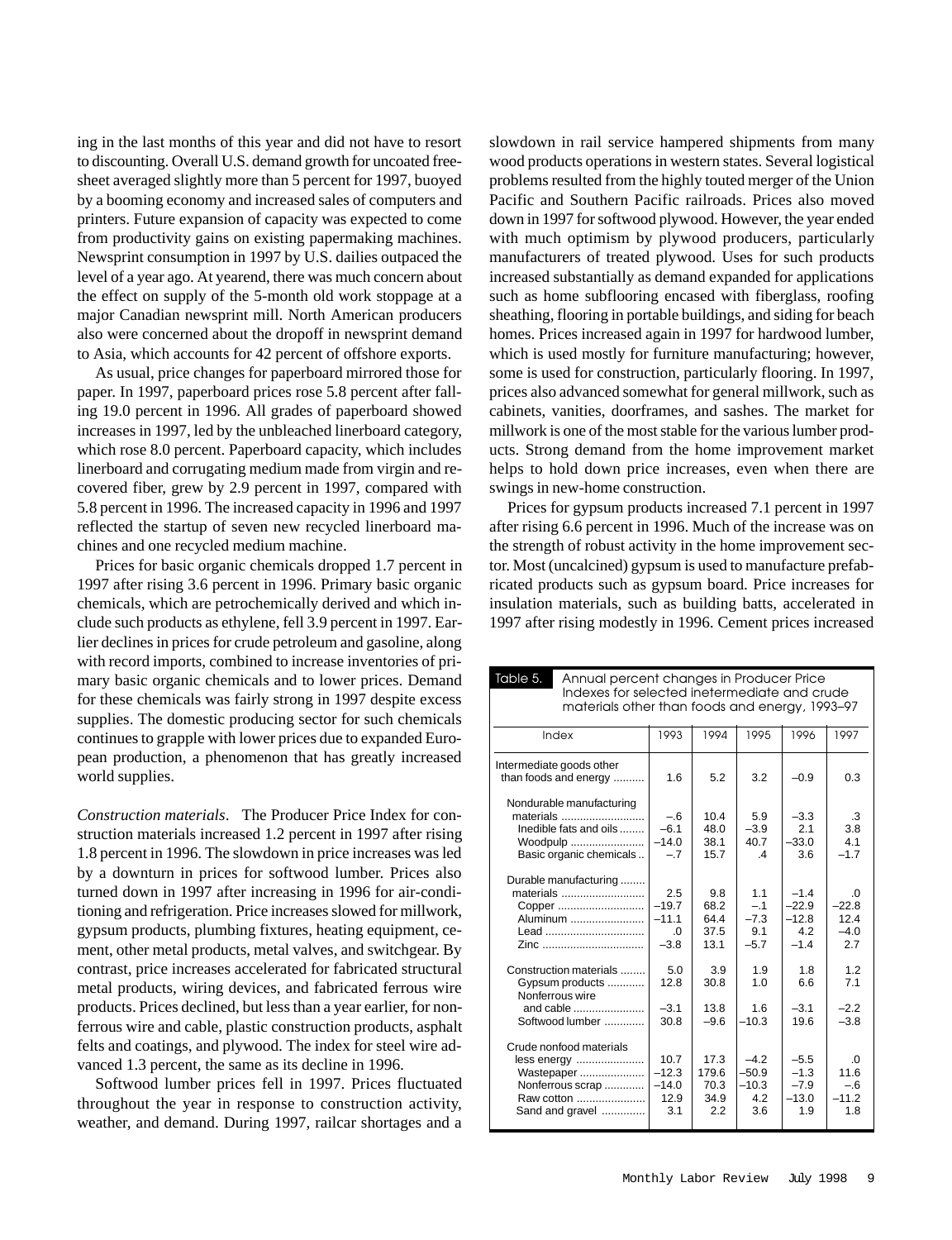3.5 percent, following a 5.0-percent rise the year before. Prices also advanced for concrete and concrete products, on the strength of increases for their chief ingredient, cement.

*Durable manufacturing materials*. In 1997, the index for durable manufacturing materials showed no change, following a 1.4-percent decline the year before. Prices rose after falling in 1996 for aluminum mill shapes, semifinished steel mill products, hot rolled bars, building paper and building board mill products, silver, zinc, and platinum. Prices fell, but less than in the previous year, for primary nonferrous metals, copper and brass mill shapes, cold finished bars, cold rolled sheets, flat glass, copper, and plywood. By contrast, prices turned down after rising the year before for hot rolled sheets and lead. Price increases slowed for prepared paint, cement, other metal products, and other miscellaneous metal. Prices for gold fell much more in 1997 than in 1996.

Copper prices declined 22.8 percent in 1997, about the same as in 1996. In 1997, prices declined steadily in the second half of the year. As in 1996, there was much concern that projected increases in capacity would have a dampening effect on prices. Warehouse stocks built up during the year, and supplies, coming to market from new mines, greatly exceeded demand. There were hopes in the marketplace that new demand from Japan or China would materialize. The index for copper last increased from May to June 1997, when London Metal Exchange warehouse stocks declined about 10 percent. Declines were restrained by threats of a work stoppage at Chilean mines and production snarls at a major domestic smelter.

The index for aluminum increased 12.4 percent in 1997 after falling 12.8 percent in 1996. Prices fluctuated throughout the year, nosediving in the fourth quarter. Consistent rises in London Metal Exchange inventories and periodic reports of increased production dampened prices for primary aluminum. Throughout the year, there were supply-demand imbalances that also helped to erode prices. Prices did rebound somewhat at yearend as producers worked down excessive inventories and warehouse inventories dropped at the metal exchange. Demand for primary aluminum was favorable in 1997; stock levels moved down consistently, almost without interruption. Prices were expected to respond more propitiously to what had been viewed as favorable market fundamentals. Although Southeast Asia is not a major consumer of primary aluminum, the region was blamed for some of the pricing predicament.

Domestic prices for gold fell 21.9 percent in 1997 as a robust stock market made the metal less attractive as an investment. However, prices for silver and platinum, which are both used in specialty manufacturing, increased in 1997 on the strength of steady demand.

## Basic industrial materials

The Producer Price Index for basic industrial materials crude nonfood materials other than energy—showed no change in 1997 after falling 5.5 percent in 1996. Prices turned up after falling the year before for iron and steel scrap, aluminum base scrap, wastepaper, pulpwood logs, and hardwood logs. Prices fell less in 1997 than in 1996 for copper base scrap, raw cotton, and phosphates. By contrast, price declines were steeper than in the previous year for gold ores, nonferrous metal ores, and softwood logs. The indexes for cattle hides and leaf tobacco both declined after advancing in 1996. Price increases slowed for other roundwood products. Sand and gravel prices rose 1.8 percent in 1997, only slightly less than they had risen the year before. (See table 5.)

Price movements for wastepaper, generally considered an early barometer of future manufacturing activity in the economy, were volatile in 1997. Wastepaper prices rose in the first quarter of the year, only to dip in the second quarter. Prices then advanced sharply in the third quarter and finally plummeted in the last quarter of the year. At its high marks, export prices rose 31.0 percent in May and 25.7 percent in August. Exports took a tumble in the latter part of the year, ending the fourth quarter 26.1 percent lower in price. At yearend, recovered-paper consumption continued to grow modestly; demand for old corrugated containers was steady to strong, with most mills using up all the product they bought. Demand for mixed papers was mostly in a holding pattern at the end of 1997, and paper stock dealers were optimistic that prices would strengthen in the near future. Demand for old newsprint dropped in the latter months of the year after showing improvement earlier in the fall. Demand softened, in particular, for standard newsprint, due to a steep drop in shipments to South Korea. By contrast, the strength of the Mexican market was a factor that bolstered prices of high-grade newsprint in the Southwest.

Prices for iron and steel scrap increased 14.5 percent in 1997, after falling 11.1 percent in 1996. Prices surged moderately at the start of 1997, lost some of that gain in March and April, and then steadily moved up for the rest of the year. Domestic steel mills operated at very high capacity, which bode well for scrap metal demand. Startups and ram-ups (restarts of idle plants) at various new scrap-fed minimills and the resumption of production at a major steel mill all supported demand. Export shipments were relatively low during 1997, not only largely because the domestic market was so vibrant, but also because the world market was a bit more sluggish than the U.S. market. High-grade scrap is now being purchased more on a contract basis, and this new phenomenon has led to more stable pricing than in years past. The year 1997 was also one in which the industry experienced considerable consolidation. This industry, once composed of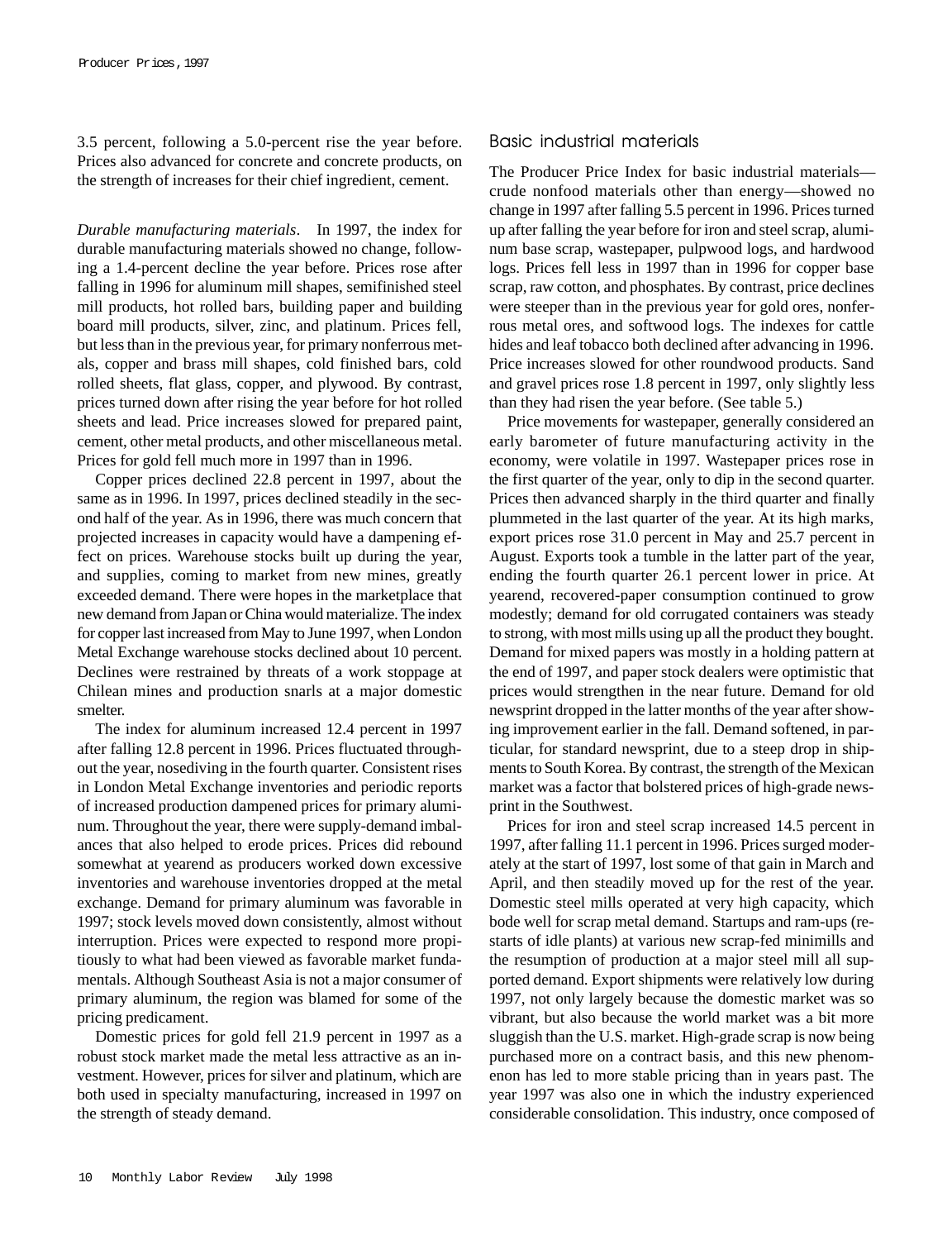old family-owned businesses that usually operated three or four yards has evolved into one of giant publicly traded corporations. Scrap substitutes such as pig iron, iron carbide, and direct-reduced iron were increasingly available in 1997. A ready supply of pig iron from Russia and Brazil and the possibility of increased domestic pig iron output combined to keep prices in check. After falling in 1996, prices for aluminum base scrap increased 9.7 percent in 1997, as inventories of stock were drawn down and supplies became more balanced with demand.

Prices for raw cotton declined 11.2 percent in 1997, following a 13.0-percent decline the previous year. An excellent harvest kept supplies of cotton abundant in 1997. However, competition from foreign cotton farmers continued to be fierce, and U.S. farmers were still not able to be competitive with the lower foreign prices. In spite of this situation, certain grades of high-quality specialty cotton held their own. The index for leaf tobacco inched down 0.5 percent in 1997. With strong demand for exports of tobacco products, the outlook for increased tobacco production was optimistic. Prices for flue-cured leaf at auction were 11.3 cents per pound below those of the previous season. At yearend, during the first few weeks of the burley auctions, prices were slightly less than in the previous season. The 1997 flue-cured auction sales averaged \$1.724 per pound, compared with \$1.837 the year before.

### Selected industries

*Mining*. The Producer Price Index for the net output of total mining industries declined 20.2 percent in 1997 after advancing 40.6 percent in 1996. Prices for the oil- and gas-extracting industry group decreased about 25 percent, following a 57.9-percent advance the year before. Prices for the metalmining industry group fell 14.3 percent in 1997 after declining 12.7 percent in 1996. Prices increased 2 percent for nonmetallic minerals mining, the same as in 1996. However, the index for the coal-mining industry group rose 2.8 percent after moving down 0.7 percent the year before. (See table 6.)

*Manufacturing*. The Producer Price Index for the net output of the domestic manufacturing sector moved down 0.8 percent in 1997 after increasing 2.2 percent in 1996. Prices fell after rising a year earlier for the industry groups of food and kindred products, petroleum refining and related products, rubber and plastic products, and transportation equipment. Price increases slowed from 1996 to 1997 for textile mill products, apparel, lumber and wood products, furniture and fixtures, chemicals and allied products, and nonmetallic mineral products. Prices fell more in 1997 than in 1996 for electrical and electronic machinery. As in 1996, the index for nonelectrical machinery continued to fall. By contrast, prices

| Annual percent changes in Producer Price<br>Table 6.<br>Indexes for the net output of major industry<br>aroups, 1993-97                                                             |                                      |                                    |                            |                                  |                                    |  |
|-------------------------------------------------------------------------------------------------------------------------------------------------------------------------------------|--------------------------------------|------------------------------------|----------------------------|----------------------------------|------------------------------------|--|
| Index                                                                                                                                                                               | 1993                                 | 1994                               | 1995                       | 1996                             | 1997                               |  |
| Mining industries<br>Metal mining<br>Coal mining<br>Oil and gas extraction<br>Mining and quarrying of<br>nonmettalic minerals,                                                      | $-7.9$<br>$-6.8$<br>$-.1$<br>$-10.7$ | $-1.0$<br>35.5<br>$-2.1$<br>$-3.2$ | 2.9<br>6.2<br>$-.8$<br>3.5 | 40.6<br>$-12.7$<br>$-.7$<br>57.9 | –20.2<br>$-14.3$<br>2.8<br>$-24.6$ |  |
| except fuels                                                                                                                                                                        | 1.0                                  | 1.4                                | 2.9                        | 2.2                              | 2.2                                |  |
| Manufacturing industries<br>Food and kindred products.<br>Tobacco manufacturers<br>Textile mill products<br>Apparel and other finished<br>products made from<br>fabrics and similar | .8<br>2.2<br>$-21.7$<br>$-.1$        | 2.4<br>$-.3$<br>.3<br>.7           | 3.0<br>4.0<br>3.8<br>2.6   | 2.2<br>3.2<br>3.2<br>1.1         | $-8$<br>-.9<br>9.0<br>.5           |  |
| materials<br>Lumber and wood products,                                                                                                                                              | .5                                   | .4                                 | .8                         | 2.0                              | .9                                 |  |
| except furniture<br>Furniture and fixtures<br>Paper and allied products<br>Printing, publishing,                                                                                    | 13.6<br>2.9<br>$-.9$                 | 1.3<br>3.0<br>10.7                 | $-2.6$<br>3.0<br>13.1      | 3.0<br>1.9<br>$-10.3$            | 1.3<br>1.1<br>1.9                  |  |
| and allied industries<br>Chemicals and allied                                                                                                                                       | 3.1                                  | 3.8                                | 7.0                        | 2.4                              | 2.6                                |  |
| products<br>Petroleum refining and                                                                                                                                                  | $\cdot$ 1                            | 7.4                                | 6.0                        | 1.5                              | .6                                 |  |
| related products<br>Rubber and miscellaneous.                                                                                                                                       | $-12.9$                              | 8.9                                | 2.6                        | 22.7                             | $-14.5$                            |  |
| plastic products<br>Leather and leather products<br>Stone, clay, glass, and                                                                                                         | 1.0<br>1.3                           | 3.6<br>2.5                         | 2.6<br>1.5                 | $\cdot$ 1<br>1.1                 | $-.4$<br>1.0                       |  |
| concrete products<br>Primary metal industries<br>Fabricated metal products,<br>except machinery and                                                                                 | 2.9<br>1.6                           | 4.3<br>9.3                         | 2.7<br>3.2                 | 1.3<br>$-3.0$                    | .9<br>.7                           |  |
| transportation equipment<br>Machinery, except electrical<br>Electrical and electronic                                                                                               | 1.1<br>$\cdot$ 1                     | 2.4<br>.9                          | 3.4<br>1.4                 | .6<br>-.6                        | 1.2<br>$-.6$                       |  |
| machinery, equipment, and<br>supplies<br>Transportation equipment<br>Measuring and controlling<br>instruments; photographic,<br>medical, and optical goods;                         | 1.2<br>3.0                           | .3<br>2.4                          | .7<br>2.1                  | $-.7$<br>.5                      | $-1.7$<br>$-1.0$                   |  |
| watches and clocks<br><b>Miscellaneous</b>                                                                                                                                          | 1.2                                  | 1.2                                | 1.5                        | .6                               | .5                                 |  |
| manufacturing industries                                                                                                                                                            | 1.8                                  | 1.6                                | 2.0                        | 1.4                              | .6                                 |  |
| Service industries:<br>Railroad transportation<br>Motor freight transportation                                                                                                      | .9                                   | .4                                 | - 3                        | .0                               | 1.0                                |  |
| and warehousing<br>U.S. postal service<br>Water transportation<br>Transportation by air                                                                                             | .0<br>$-.9$<br>8.2                   | 2.7<br>.0<br>2.5<br>$-.3$          | 1.7<br>10.4<br>2.4<br>7.4  | 2.4<br>.0<br>.2<br>5.9           | 2.1<br>.0<br>-.9<br>.5             |  |
| Pipelines, except<br>natural gas<br>Health services<br>Legal services                                                                                                               | .6                                   | 10.2                               | 3.4<br>3.5                 | $-8.8$<br>1.7                    | $-2.2$<br>1.0<br>4.1               |  |
| NOTE: Dash indicates data not available.                                                                                                                                            |                                      |                                    |                            |                                  |                                    |  |

increased after falling in the previous year for paper products and primary metal industries. Price increases accelerated for tobacco manufactures and fabricated metal products. The indexes for the industry groups of printing and publishing, leather and leather products, and measuring and controlling instruments, etc., continued to rise.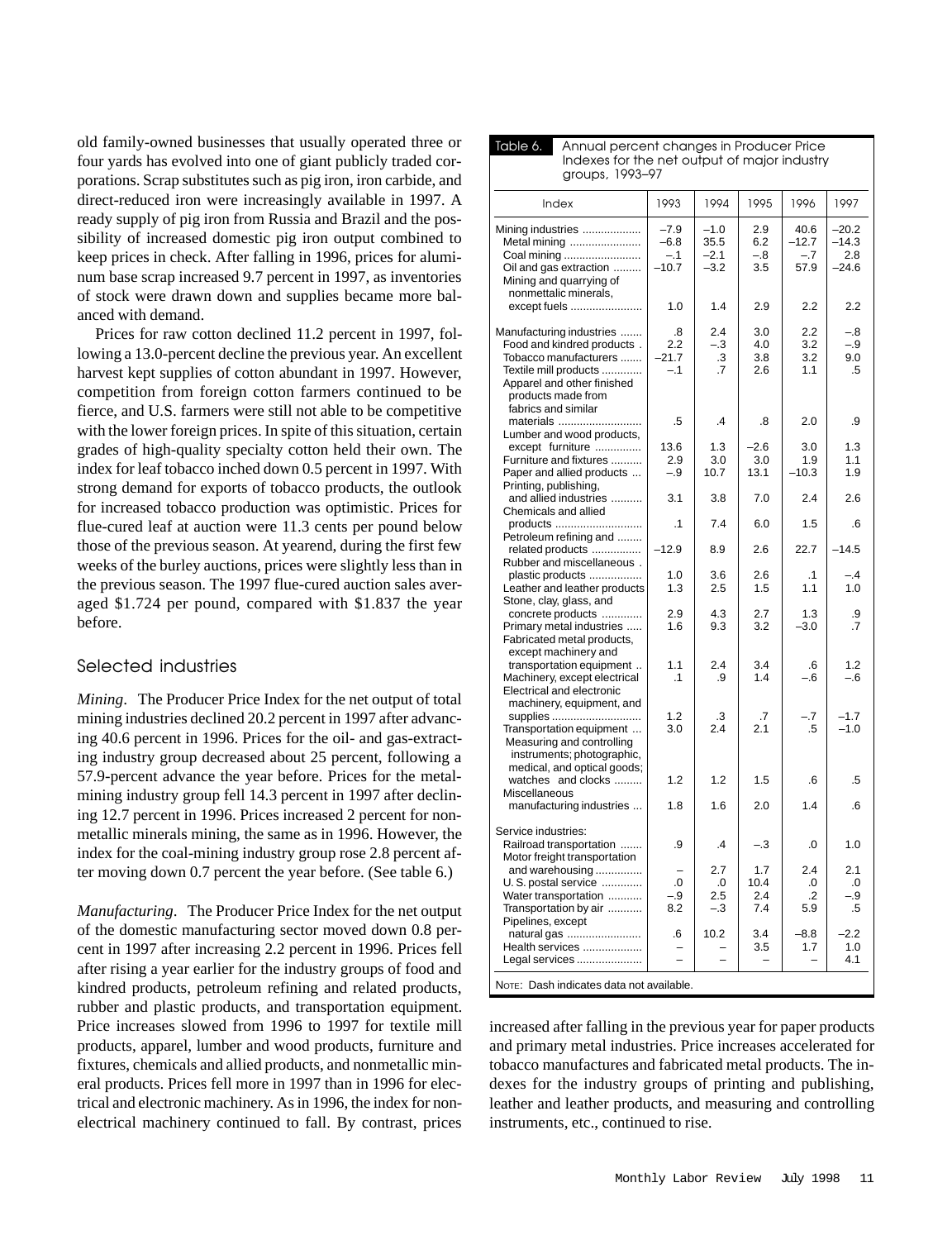*Services*. The index for railroad line haul operations increased 1.0 percent in 1997 after showing no change in 1996. The modest price rise resulted from increased charges for some of the industry's lucrative commodities, such as coal, chemicals, and petroleum. 1997 was a mixed year for the railroad industry. Both passenger and freight operations experienced declining capacity and capability in meeting demand during the year. However, the two key measures of freight traffic–-intermodal volume and total freight volume–-both set records in 1997. Intermodal volume totaled 8.7 million trailers and containers, an increase of 6.8 percent over the previous year. Total freight volume reached nearly 1,375 billion ton-miles (shipment weight times travel distance), an increase of 0.9 percent from the 1996 figure. Overall, price movements for the index for line haul operations resulted from several factors: weather, the continued concentration of the rail freight industry, fuel prices, competitive market forces, and a robust economy. Inflationary pressures, such as rising fuel costs, the imposition of mandatory rail safety measures, and expanded services, were all held in check by increased operating efficiencies, wage concessions, increased productivity, industry restructuring, low interest rates, and competitive market forces.

From December 1996 to December 1997, the index for trucking (except local) rose 1.9 percent, following a 3.6-percent rise in 1996. During 1997, strong demand allowed the trucking industry to remain relatively stable, with steady, but small, price increases throughout the year. Less-than-truckload carriers, the category that showed the largest increase over the year, benefited from the rise in demand and posted profits during each of the four calendar quarters of 1997. Fuel prices remained stable at relatively low levels. Wages for drivers rose in response to driver shortages; however, carriers showed restraint and did not pass along all increased labor costs.

The index for air transportation moved up 0.5 percent in 1997 after advancing 5.9 percent the year before. In 1997, an increase in the index for scheduled air passenger transportation more than offset a decrease for scheduled air cargo transportation. Airlines were generally profitable in 1997, on the strength of a robust economy and high load factors (the percentages of seats filled on a plane). The elimination of the Federal excise tax on January 1 caused the index for scheduled air transportation to rise in the first quarter. The increase occurred because the airlines failed to pass on this tax savings to consumers. Since the Producer Price Index captures price changes excluding taxes, eliminating the tax resulted in an increase in the index when the airlines failed to lower ticket prices. After the airlines experienced strong profits and 2 months of a tax-free windfall, the 10-percent Federal excise tax was reinstated on March 7; the airlines passed along only a portion of the tax to consumers, thereby causing the index to decline for March. The Federal excise ticket tax was restructured again on October 1. The new tax became 9 percent, with the addition of a fee of \$1 per segment. (A segment begins with a takeoff and ends with a landing.) The year also was characterized by labor unrest, particularly from pilots, and airlines were faced with making concessions to avoid shutdowns.

The index for airports, flying fields, and airport services rose 4.2 percent in 1997, following a 5.3-percent increase in 1996. Leased space for concessions moved up 13.7 percent over the year. This index is subject to large swings; leases for concessions are often based on a percentage of gross revenue and are highly indicative of passenger traffic and the spending habits of passengers. As in 1996, airport managers chose to raise prices for services rendered to air passenger and air cargo carriers during 1997 in order to fund airport improvements. The index for other commercial airport services decreased 2.6 percent in 1997; unlike other operations, the aviation side of the airport is not expected to generate a profit. Airports used passenger facility charges, as well as airline ticket taxes, to help fund costly improvements.

Although the index for commissions for airline arrangements declined 4.7 percent in 1997, a 19.0-percent advance in the index for nonairline arrangements caused the overall index for travel agencies to rise 0.9 percent from December 1996 to December 1997. The system of capping commissions to travel agencies has greatly restricted compensation to agents since 1995. Among nonairline arrangements, bookings for cruises showed the largest increase (35 percent).

The radio broadcasting index moved up 4.9 percent in 1997 after increasing 8.7 percent in 1996. The higher rise in 1996 resulted from two stellar events: the summer Olympics in Atlanta and the presidential election in November. The increased demand associated with these events permitted radio broadcasters to raise their rates more quickly than usual; previously, these companies could increase their rates only in response to changes in programming costs. In addition, the Telecommunications Act of 1996 ignited a merger frenzy within the industry. The consolidation of radio-broadcasting stations allowed broadcasters to pass along higher rates to advertisers at all levels. Radio broadcasters benefited from three market advantages. First was the greater ease of purchasing advertising, compared with the other media. Second, there arose a greater awareness of radio's cost-effectiveness. Finally, the medium benefited from a greater awareness of its ability to target key demographic groups.

From 1996 to 1997, the index for cable and other pay television services rose 4.3 percent. This hike resulted primarily from rising cable rates, reflected in a 4.1-percent increase in the price of subscriber services. In addition, charges for advertising services increased 8.2 percent, and charges for network affiliate services advanced 2.7 percent. Throughout 1997, there was much concern across the country over rapidly rising cable rates. Many consumer groups complained